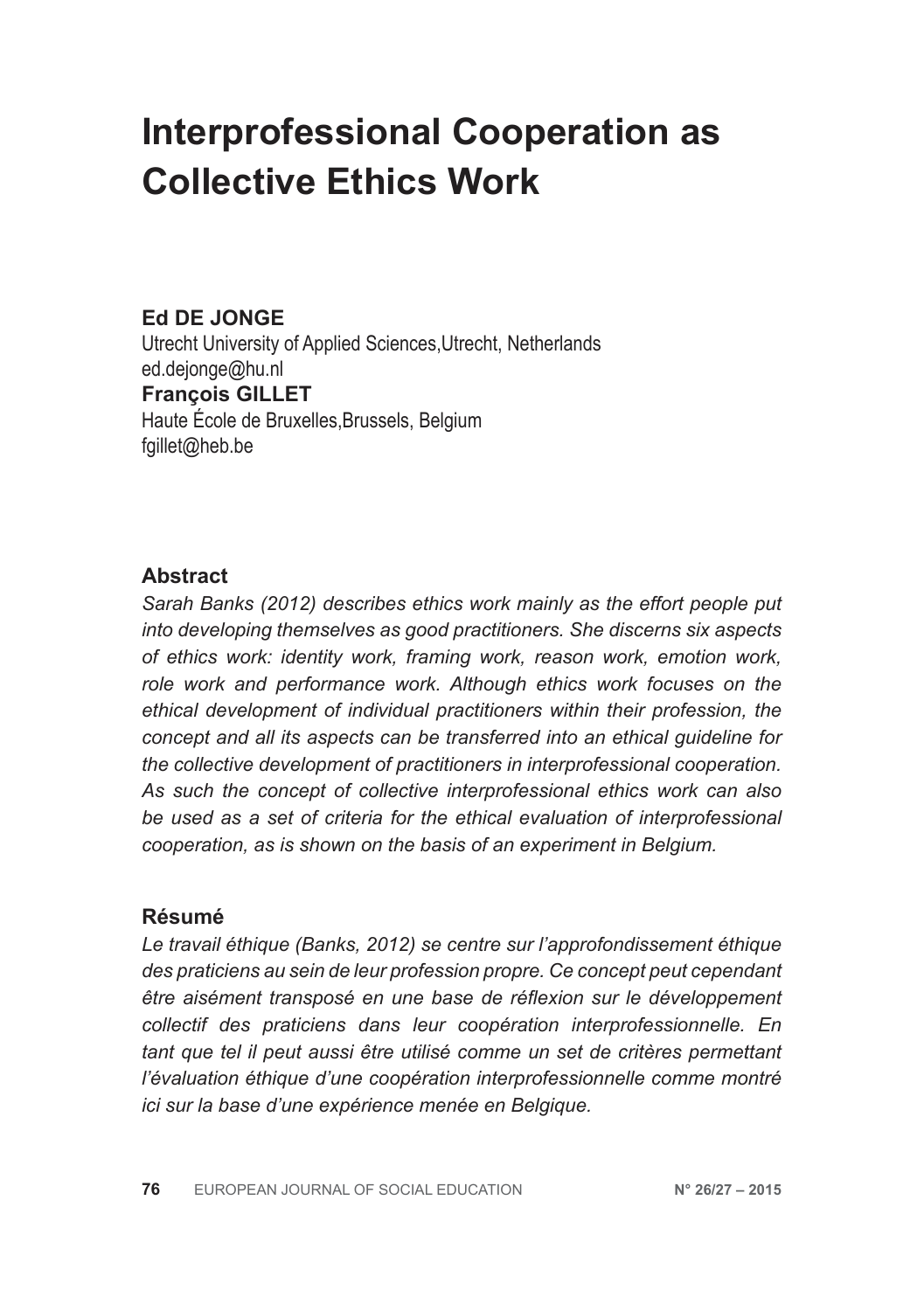# **Introduction**

Sarah Banks (2012) developed the concept of ethics work. This concept is a valuable guideline for the ethical professionalisation of practitioners like social workers as well as for research in this field. The central thesis of this article is that ethics work is also a stimulating concept for the ethical improvement of interprofessional cooperation. The first section of this article introduces a value perspective on professionalism in general and on social work in particular, as well as the concept of ethics work as developed by Banks. In the second section the concept of ethics work, which is focused on the individual development of practitioners within their proper profession, will be converted into the notion of collective interprofessional ethics work. In the third section, this latter notion is used to help evaluate the ethical quality of an interprofessional experiment in Belgium. Finally, the merits of this approach to interprofessional cooperation are discussed. The article is based on a workshop by the two authors, presented at the FESET-Seminar *New Horizons for Social Education* at the Turku University of Applied Sciences (Finland) on 9 May 2014. In this workshop Ed de Jonge presented the first two sections while François Gillet developed the third section. The authors wish to express their gratitude to the organising committee for making this workshop possible as well as to the audience of the workshop and to the editors of this journal for their valuable comments.

# **A Value Perspective on Professionalism and Social Work**

Social work is defined by social workers as a profession (see e.g. IFSW, 2000). But what does that mean? What is a profession? To develop an answer to this question, this section discusses three different perspectives on professionalism: a power perspective, an expertise perspective, and a value perspective. Within each perspective professionalism will be contrasted with the market and with bureaucracy, as two alternatives for the organisation of work. Initially we will use an ideal-type approach, and then subsequently return to social work and the real world situation (cf. De Jonge, 2012, 2014a, 2014b).

#### *A Power Perspective*

In the three models for the organisation of work, power is distributed differently among the principal agents. In the free market, power is primarily invested in the client or customer, who decides what he or she will buy and what not. In a bureaucracy, on the other hand, power is hierarchically invested in the manager, and the client often becomes a mere number. In professionalism, power is primarily invested in the worker, so that professional work can, from a power perspective, be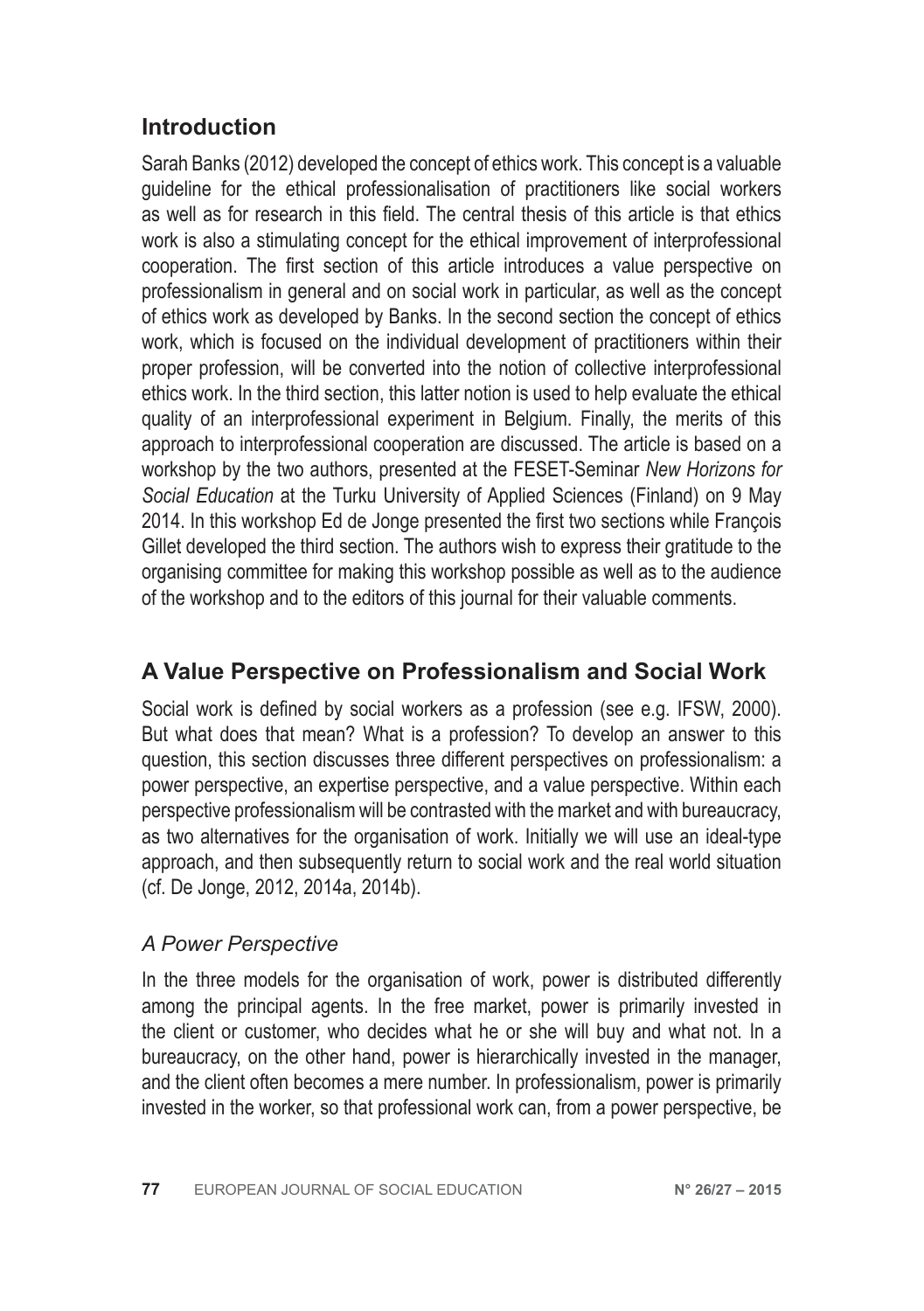defined as "control of work" (Freidson, 1970; Larson, 1977; Abbott, 1988; Freidson, 2001). The power perspective helps us to understand occupational reality to some extent, and the distribution of power in different kinds of work arrangements is easy to recognise. However, this perspective does not help to understand, for example, the nature of this power distribution, as it focuses only on the struggle for power without paying attention to the different natures of the work at hand although the three models seem to be based on different kinds of expertise.

#### *An Expertise Perspective*

In the free market, expertise is primarily located in processes; for example, the processes of production and distribution or stock exchange. The ideal is to reduce the costs of labour, so the market prefers to have as little and as unskilled labourers as possible. In the free market, however, expertise can also be located in products, for instance in computers or smartphones. In the hierarchical bureaucracy, expertise is primarily located in procedures, which is to say in rules that must be strictly obeyed. Bureaucracy also makes use of protocols. In professionalism, however, the work is too complex to be reduced to processes or procedures, so the expertise has to be located primarily in individual persons and in the practices these persons collectively develop (cf. Abbott, 1988). From an expertise perspective it is possible to pay attention to the different natures of work. It clarifies, to some extent at least, the distribution of power on the basis of the kind of expertise that is in demand. It does not explain, however, why the free market and the hierarchical bureaucracy also need experts and why it is possible, at least to some extent, to make use of processes and procedures in professionalism.

#### *A Value Perspective*

A value perspective reveals that the free market is about material prosperity. The general idea is that "the common wealth" is best served by free-market competition, that is, on a market where well-informed individuals are free to buy and sell whatever they want. The ideal of hierarchical bureaucracy is formal equality, which is furthered by meticulously sticking to formal procedures, which are the same for everyone, without exception. Professionalism, however, is about substantial humanity, for it can be defined as realising a specific humanitarian value under complex circumstances within a well-defined domain. This can be illustrated by an ideal-type description of the three classical professions. The medical profession is focused on health within the physical domain; the juridical profession, on justice within the social domain; and the religious profession, on salvation within the spiritual domain (De Jonge, 2012, 2014; cf. Freidson, 2001).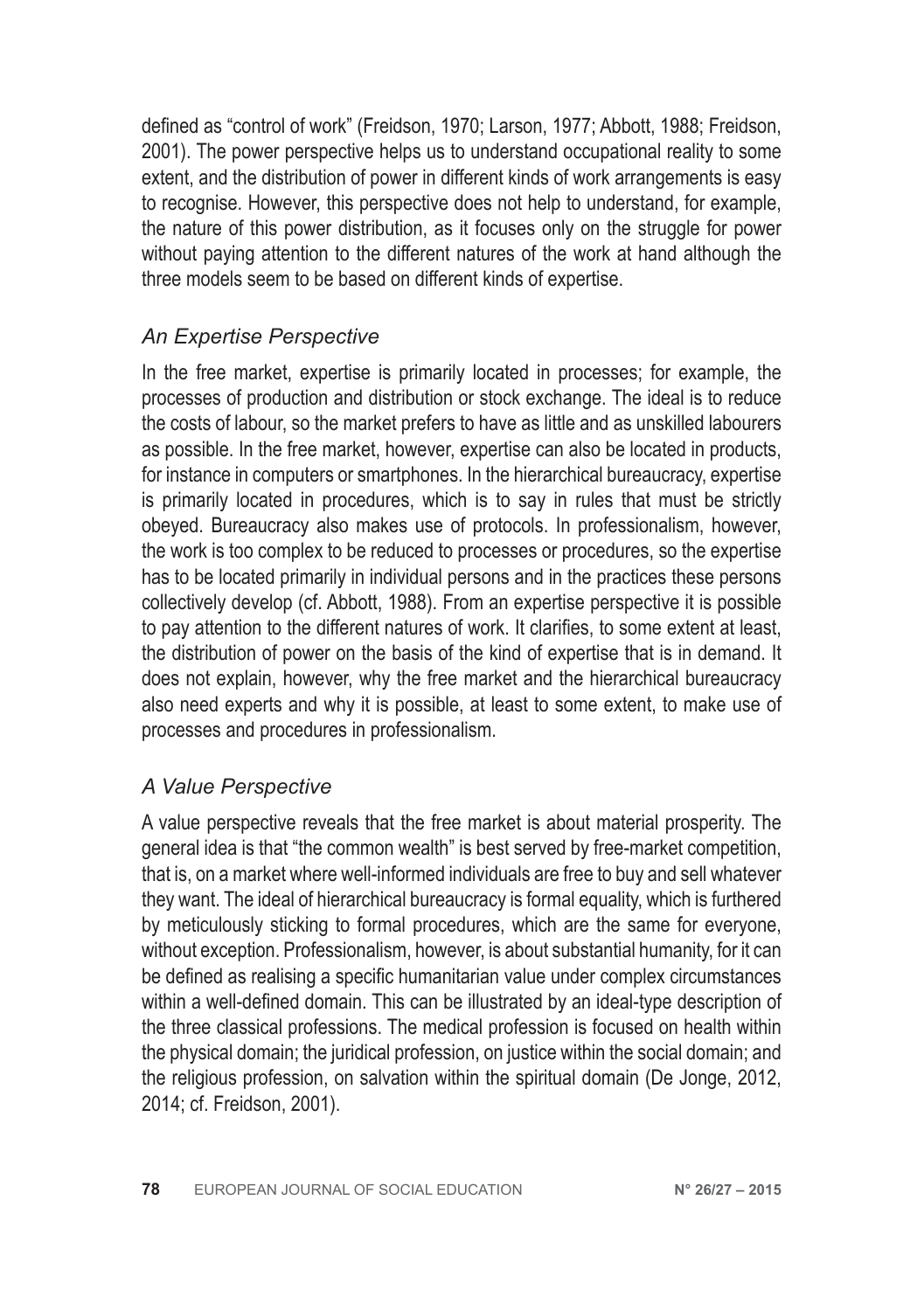A value perspective is helpful to better understand the organisation of work in the real world. It elucidates that material prosperity is best served by powerful customers and by expertise that is primarily located in processes and products. It also reveals that formal equality is progressed better by powerful managers who implement procedures and protocols. But it also shows that the realisation of substantial humanity under complex circumstances requires persons and practices with expertise and power. The combination of focusing on specific humanitarian values and the possession of a relatively large amount of expertise power is an important reason why ethics work for professionals is important.

#### *Ethics Work*

Sarah Banks (2012) developed the concept of ethics work. She describes it as "the effort people [i.e. professionals] put into seeing ethical aspects of situations, developing themselves as good practitioners, working out the right course of action and justifying who they are and what they have done" (p. 14). She also gives an outline of six important aspects of ethics work. Identity work is essentially about developing an ethical self, not only as a professional but also as a person. Framing work involves identifying and focusing on the ethically salient features of the professional situation as well as the larger social and political context, and perceiving the professional self as having agency. Reason work is needed, for instance, to develop different perspectives on a situation, to make decisions and to give justifications. Emotion work is basically about managing emotions, for instance suppressing some while displaying or even creating others. Role work is about selecting an adequate role, and positioning oneself accordingly. Performance work is required for all professional actions and interactions.

#### *Social Work*

We began this section by defining social work as a profession. Then we developed an ideal-type definition of professionalism, as being about realising a specific humanitarian value under complex circumstances within a well-defined domain. To return to the real world: can social work live up to this ideal? Not quite (cf. De Jonge, 2014b). First of all, social work is not confined to a well-defined domain. According to the IFSW definition (IFSW, 2000), social work focuses on the complexity of the interaction between people and their environment. So social work operates on the intersection between different domains, for instance the material domain (e.g. debts), the mental domain (stress), the social domain (exclusion), or the societal domain (discrimination). Second, there is no agreement about the core value of social work. According to the IFSW definition this could well pertain to well-being,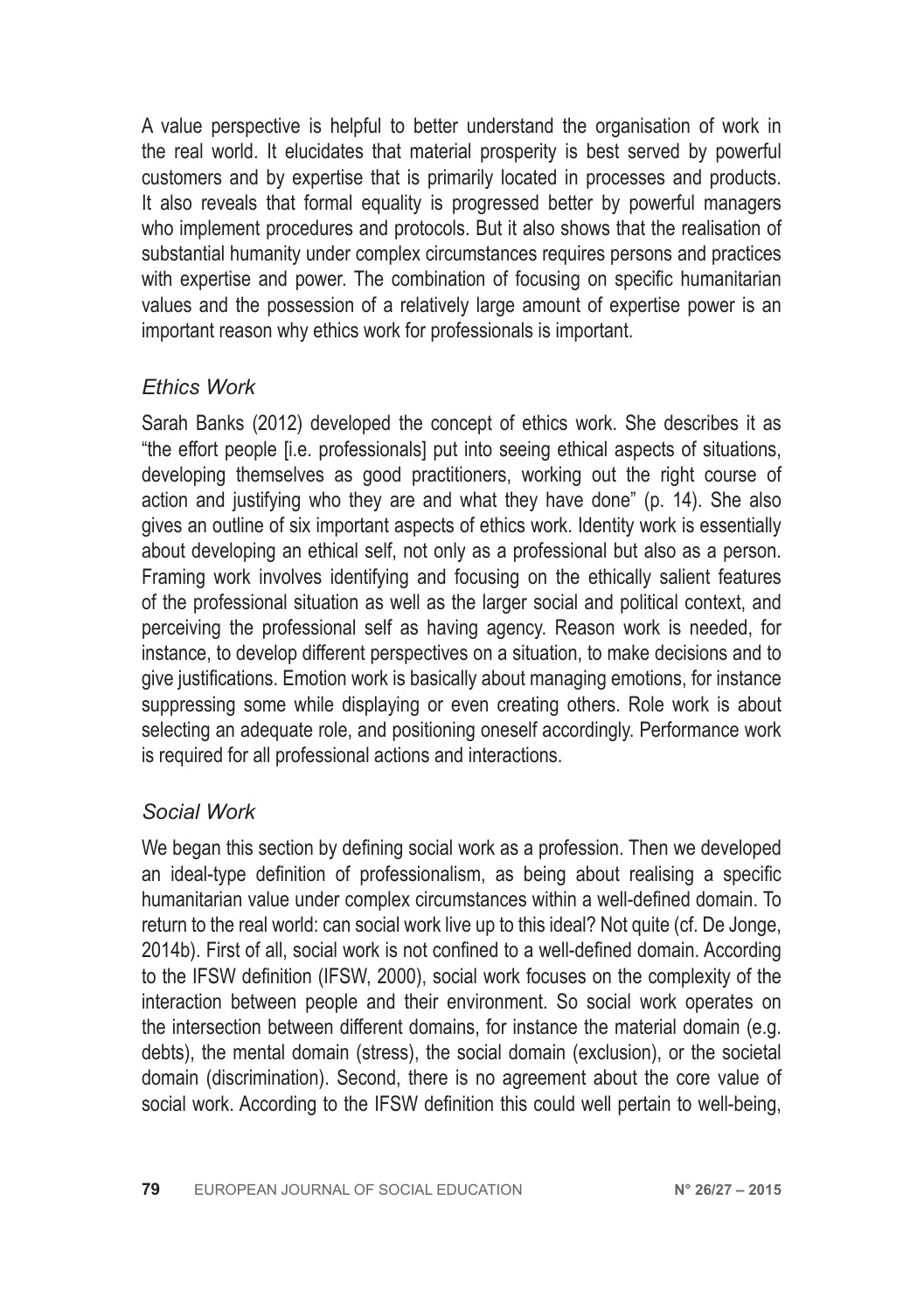but a lot of other values are also mentioned, such as dignity, liberty, empowerment, development, equality, justice and solidarity.

From a more classic point of view, social workers are so to speak children of a lesser profession. There is a focus on humanitarian values, so there is unmistakably a professional core, but neither its core value nor its specific domain are well-defined. From a more contemporary and realistic point of view, however, social work is probably better prepared than the classic professions for the complexity of reality and for interprofessional cooperation as well. The reason is that the most complex problems cannot be reduced to a single humanitarian value or to a single domain. So the most challenging problems transcend the boundaries of classic professions. Focusing solely on the medical health of a terminal patient can become a threat to his or her quality of life, for example, and focusing solely on juridical justice in a divided nation can become a threat to peace. To address the most challenging questions of our time, interprofessional cooperation is needed. This cooperation should concentrate on realising humanitarian values, and collective interprofessional ethics work could provide a firm basis for it.

# **Collective Interprofessional Ethics Work**

How can the concept of ethics work be made fruitful for interprofessional cooperation? At least four steps seem to be required. The first is to transform Banks's definition of ethics work, which is basically of an intraprofessional nature, into collective interprofessional ethics work. The second step is to translate the six aspects of ethics work into ethical guidelines for interprofessional cooperation. The third step would be to test these guidelines on and in practice. A final step should be to discuss the merits of this approach. This section will elaborate on the first two steps. Although the original concept of (individual intraprofessional) ethics work could also be modified into collective intraprofessional ethics work and into individual interprofessional ethics work, this section focuses exclusively on collective interprofessional ethics work.

#### *Definition*

The first step turns out to be the easiest one. Although Banks's description of ethics work is basically about the ethical development of individual practitioners within their proper profession, it can be turned into a definition of collective interprofessional ethics work by quite simply adding one small word, namely 'collectively'. However, the new description becomes clearer by substituting 'cooperating professionals' for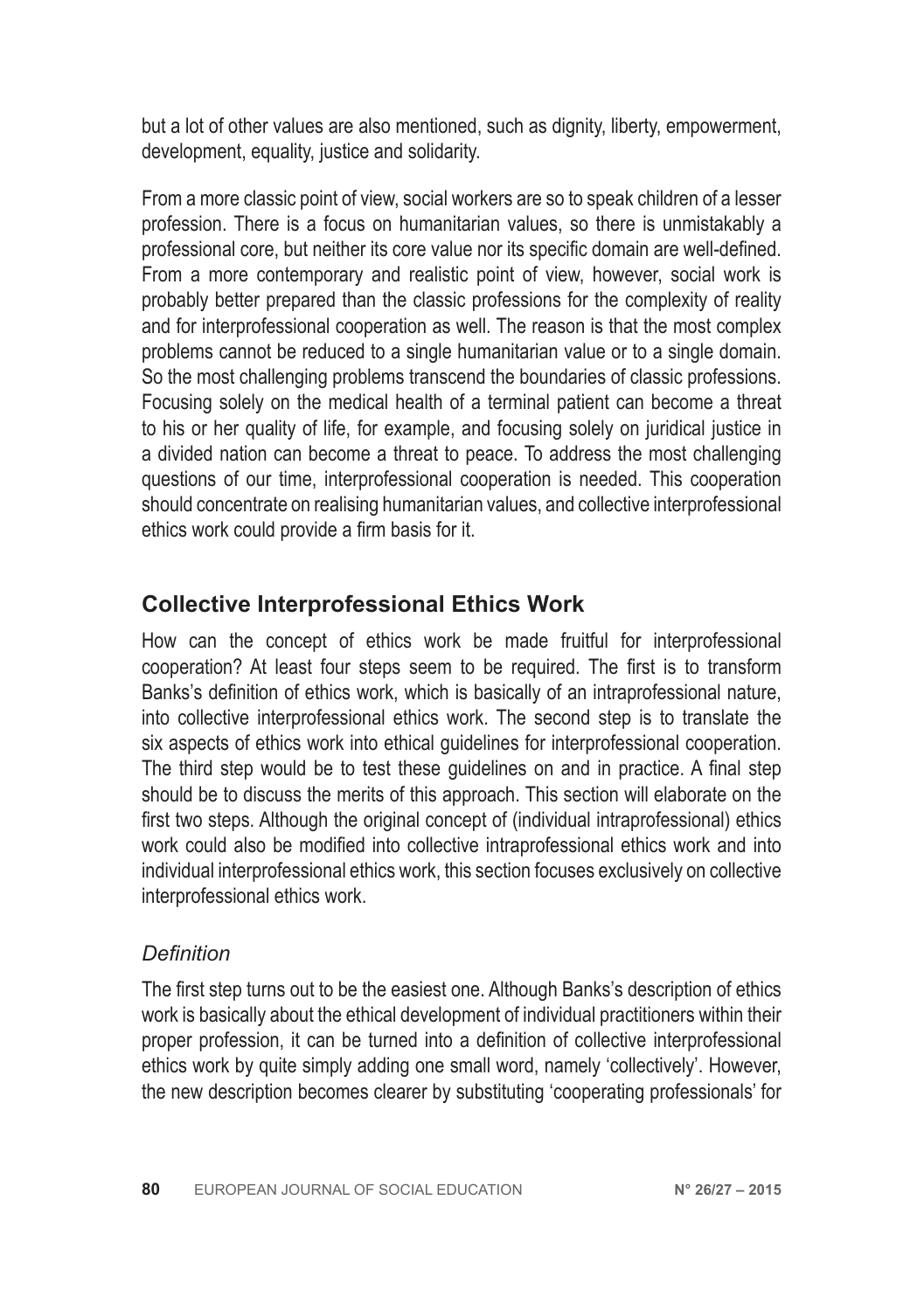'people', by slightly changing the sequence in the sentence and replacing 'have done' by 'do'. This then results in the following definition: *Collective interprofessional ethics work is the effort cooperating professionals put into collectively developing themselves as good practitioners, collectively seeing ethical aspects of situations, collectively working out the right course of action, and collectively justifying who they are and what they do*. This collective and interprofessional modification of Banks's description of ethics work seems to be in the spirit of her work (see e.g. Banks, 2010). On the basis of this new definition, the six aspects of ethics work can be modified into ethical guidelines for interprofessional cooperation, as will be shown.

#### *Identity Work*

Collective interprofessional identity work starts with finding the right individual and collective attitude towards cooperation. What should this attitude be? Of course a pessimistic attitude towards cooperation won't work, if only because opportunities for improvements will be overlooked. Should professionals instead be optimistic about cooperation? This attitude will not work either, as it may lead professionals to underestimate the difficulties they will inevitably face during and as part of the interprofessional cooperation. However, a realistic attitude won't do either, as this attitude seems too detached to truly invest in the interprofessional cooperation. So the only viable option left is to take a positive attitude towards interprofessional cooperation, a mixture of a realistic and an optimistic stand; but what does that mean?

To establish a foundation for a positive and involved attitude towards interprofessional cooperation requires finding common ground from a perspective of humanitarian values. This means that the cooperating professionals need to find collective humanitarian values that transcend their particular professions. Taking such a humanitarian common ground seriously as a foundation for interprofessional cooperation implies, for instance, that conflicts and negotiations concerning values, goals and interests will always be related to communality. We could perhaps compare it to a good personal relationship, for instance a marriage between a woman and a man. When spouses are having an argument, it may mean that they are about to break up because they cannot stand each other anymore. However, the argument can also be intense because they really want to continue with each other and are seeking to establish new common ground for their relationship.

So a positive attitude does not mean being naïve and romantic about interprofessional cooperation, but to always be looking for common ground to work together constructively. Collective interprofessional identity work really is a matter of work, and sometimes quite hard work as well. It implies collectively cultivating and caring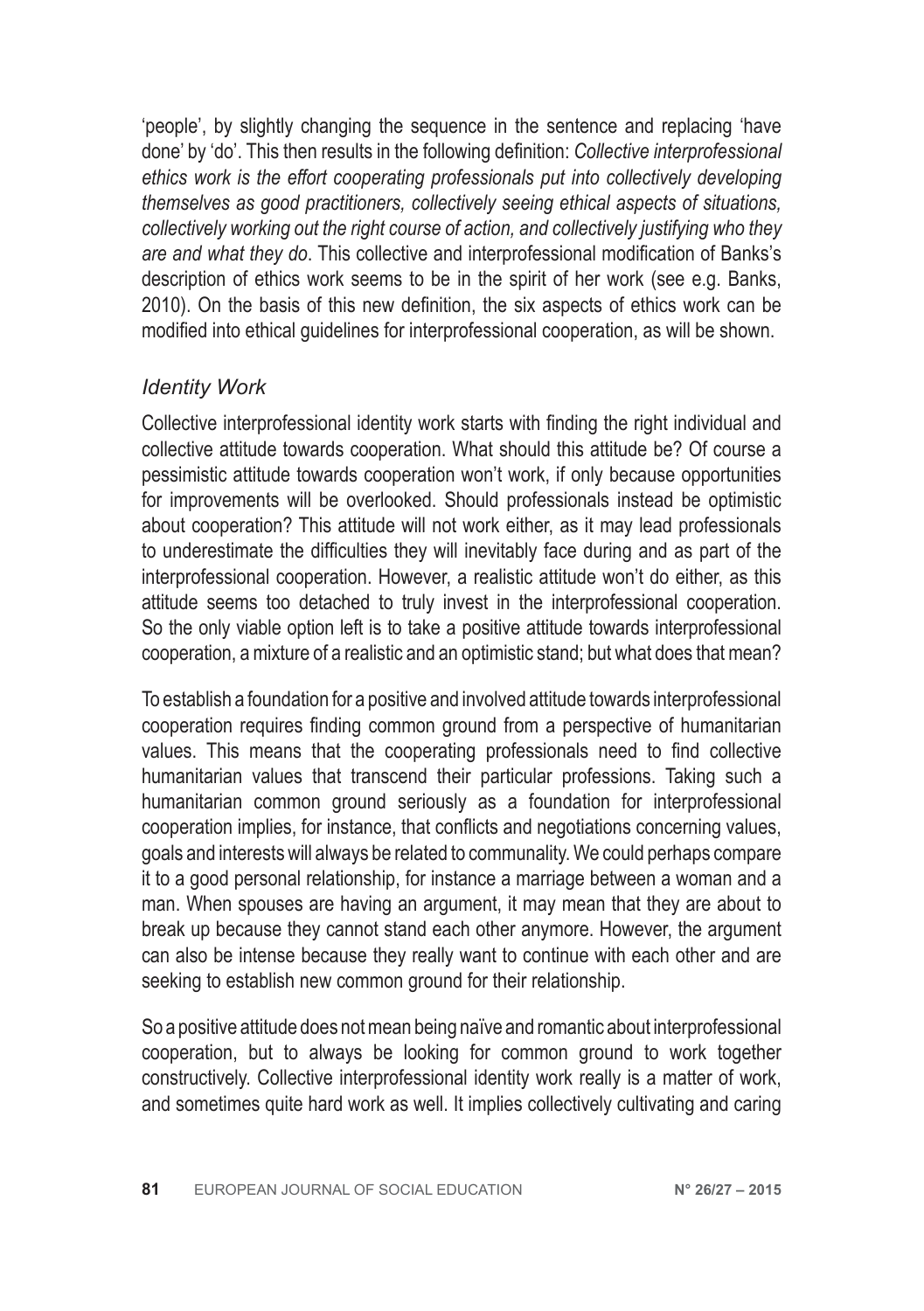for a strong interprofessional relationship, including all the arguments. Note that this interpretation of identity work implies that collective interprofessional ethics work is related to virtue ethics and to ethics of care. The similarity with virtue ethics lies primarily in (individually but also collectively) aiming for the right attitude towards all aspects of professional work, for instance towards service users or colleagues (e.g. see Banks & Gallagher, 2009). The correspondence to ethics of care is based on (collectively but also individually) creating a caring relationship. For since Tronto (1993, p. 103) defines care as "everything that we do to maintain, continue, and repair our 'world' so that we can live in it as well as possible", collective interprofessional ethics work could be interpreted as everything professionals do in order to maintain, continue, and repair the ethical aspects of the interprofessional cooperation in order to work together as well as possible.

# *Framing Work*

As we have seen, collective interprofessional identity work requires the creation of common ground. The basic layer of this common ground will consist of humanitarian values. This valuable layer will form the foundation for the development of a collective interprofessional framework, that is, a framework for collective interprofessional work. The nature of this framework will of course depend on the nature of the collective work of the cooperating professionals. The development of this framework, through constant evaluation and refinement, requires collective interprofessional framing work as an ongoing collective and interprofessional activity.

The concept of framing work, as developed by Sarah Banks, is basically about framing the self of the professional as having agency, framing the situation in which he or she is involved as a practitioner, and framing the social and political context of the situation and the practitioner's involvement in it. Collective interprofessional framing work especially requires framing the individual (intra)professional activities as a contribution to the collective agency of the interprofessional cooperation.

# *Reason Work*

The collective interprofessional modification of identity work and framing work requires collective interprofessional reason work, that is to say collective interprofessional deliberation about ethical issues. Interprofessional reason work as part of collective deliberation is a way of constructively thinking together. It seems unnecessary here to elaborate on the various aspects and varieties of deliberation as collective interprofessional reason work (see e.g. Manschot & Van Dartel, 2004), but it should be stressed that it requires conditions of mutual trust, openness, transparency, communicativeness and also equality.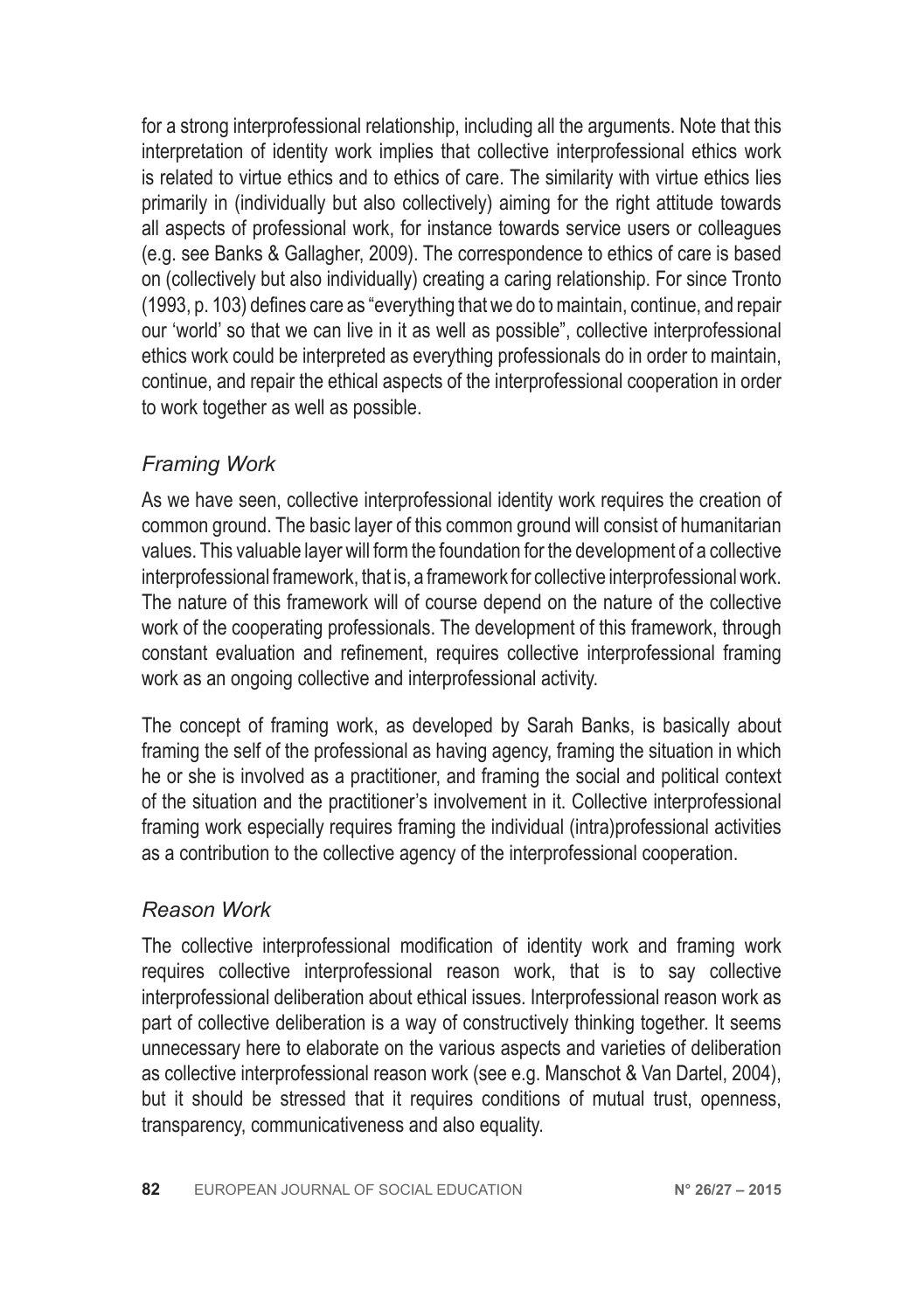#### *Emotion Work*

Collective interprofessional emotion work is basically about sharing emotions. Sharing emotions is particularly important in deliberation as collective interprofessional reason work because emotions can be quite revealing as regards the ethical aspects of professional work, in a threefold way (cf. Keinemans, 2014). First, emotions can help us to understand the ethical aspects of situations. Think for instance of a social worker who becomes suspicious while listening to the story of a service user. Second, emotions can reveal our ethical point of view, as in the case of a social worker who becomes angry when hearing about new cuts to social welfare. Third, emotions can motivate our ethical actions, for instance when a social worker on a home visit is shocked by the conditions in which the service user lives. So it can be helpful to start a deliberation about an ethical issue by addressing the following question to each of the participating professionals: what touches you in this case (cf. Grootoonk & De Jonge, 2014)? Sharing emotions requires the same conditions as reason work, like trust and equality, but also empathy, compassion and the like. Empathy in deliberation can for instance be furthered by not asking what one professional would advise another to do, but by asking what he or she would do if he or she was in the same position as the other professional (cf. Grootoonk & De Jonge, 2014).

#### *Role Work*

By speaking about role work, Banks (2012) introduces a drama metaphor. We can make use of the same image to describe collective interprofessional role work as basically combining – and also to some extent altering – the several intraprofessional roles into a collective interprofessional script. Creating such a script means relating the individual contributions to each other in order to create a meaningful whole, based on humanitarian values and primarily for the benefit of the service user. Given the complexity and the unpredictability of the work, the script can of course only be developed as a rough sketch that has to be interpreted and modified constantly. So collective interprofessional script work is required.

#### *Performance Work*

Speaking about performance work is also based on drama as a metaphor for professional work. Collective interprofessional performance work is so to speak an enlargement of the professional stage and an expansion of the involved professionals. The solo performance is turned into a collective play. Of course the focus of this play is on the audience, i.e. the service users. Collective interprofessional performance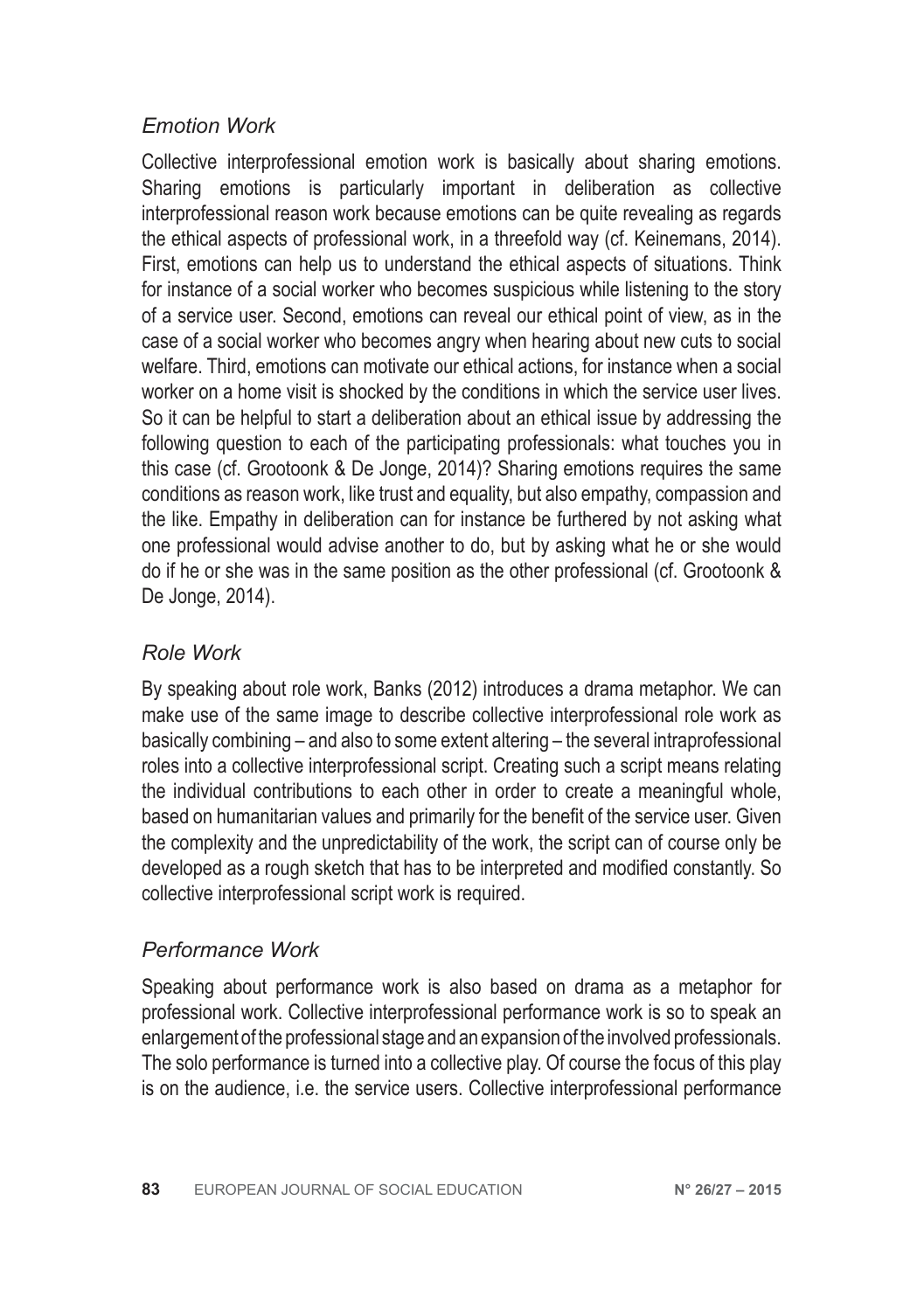or 'play' work, on the spot, is needed. Since the script can only be a rough sketch, as we have seen, this collective interprofessional performance work requires quite a bit of improvisation, and therefore creativity and flexibility.

#### *Conclusion*

It seems that interprofessional cooperation can benefit from collective ethics work. We believe, however, that collective interprofessional ethics work should be based on individual intraprofessional ethics work as originally developed by Banks (2012), in order to develop a professional identity as a practitioner that is truly ethical. Collective interprofessional ethics work should be regarded as an expansion rather than as a replacement of individual intraprofessional ethics work. It seems advisable, therefore, to integrate ethics work (individual as well as collective and intraprofessional as well as interprofessional) into the training of all professionals, including social workers.

It should be noted, however, that ethics work in all its varieties is not a panacea but merely a good starting point for interprofessional cooperation, as it cannot solve all the problems related to such complex forms of cooperation. In our workshop during the FESET-Seminar, the audience commented on two important points: the first, about neglecting the influence of power, status and hierarchy on interprofessional cooperation, and the other about not mentioning the role of the service users in interprofessional cooperation. As said, collective interprofessional ethics work will not solve all problems. Interestingly enough, however, the combination of these two concerns as voiced by our audience could be used to strengthen the approach based on collective interprofessional ethics work. Thus, the representation of service users, for instance in ethical deliberation, would not only be a valuable addition in itself but could also function as a catalyst to discuss hierarchical influences, as service users could point out that such influences in themselves do not improve the service or help to realise the humanitarian values at stake.

# **Interprofessional Deliberation in Practice**

We have discussed the first two steps in making the concept of ethics work fruitful for interprofessional cooperation: redefining ethics work as collective interprofessional ethics work and translating the six aspects of ethics work (Banks, 2012) into ethical guidelines for interprofessional cooperation. The third step will be discussed in this section: testing these guidelines in and on practice. In Belgium, the government recently encouraged healthcare and social-educational professionals, working in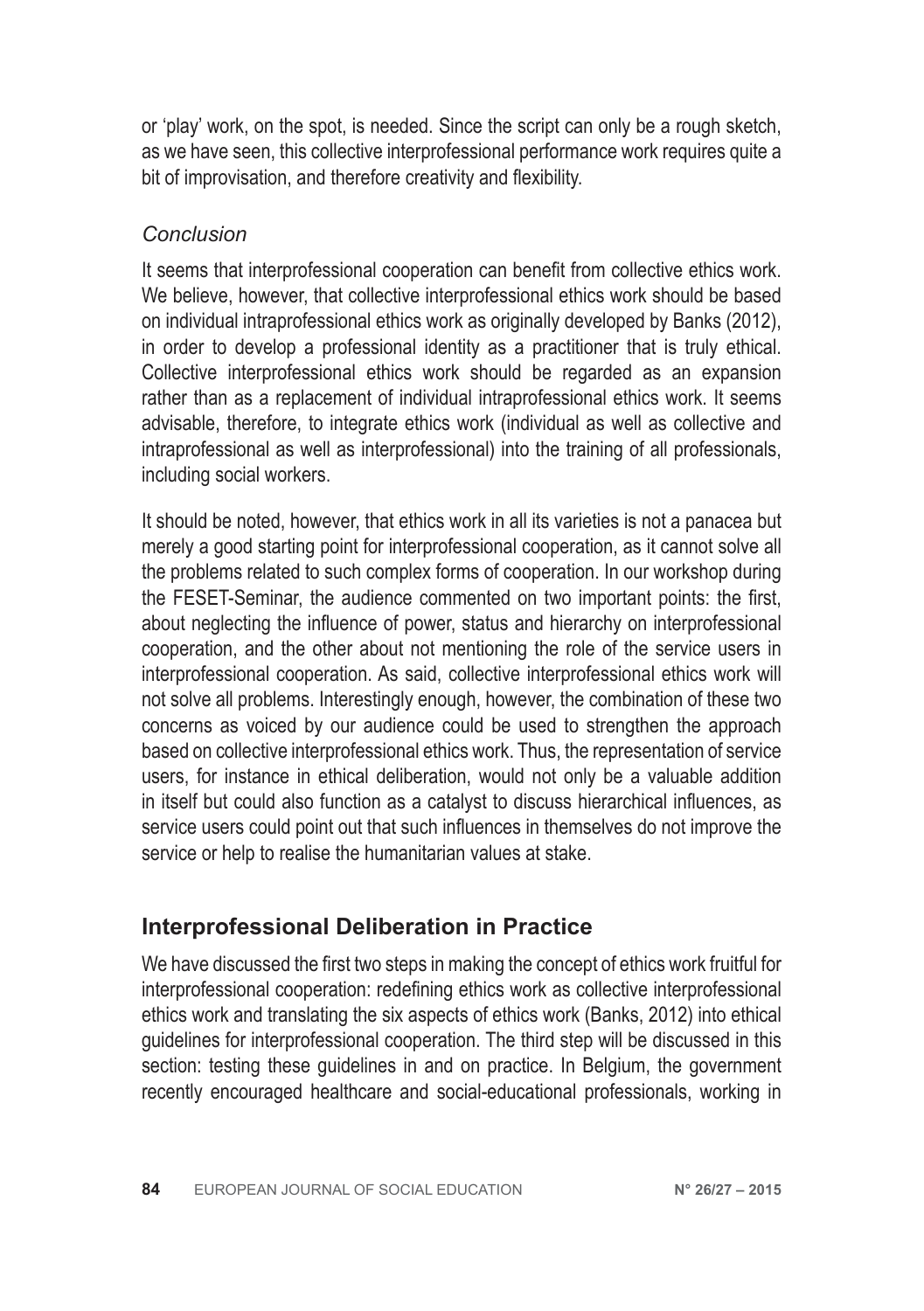residential centres for mentally impaired adults, to clarify what kind of professional 'gestures' (that is to say, not only interventions but also attitudes and all kinds of behaviour) were either shared by all professionals or clearly exclusive to one specific profession. For this reflective project, the 'Ligue Nationale du Handicap' (LNH) (literally: the national league for disablement) established the so-called 'Groupe Actes de soins' (GAS) (literally: acts of care group). This GAS group consisted mainly of nurses and social educators but also included psychologists, doctors and physiotherapists, representing 10 different residential centres. The group met ten times during 2012 and 2013, once every two months, for 3 hours. The number of participants was usually around 20 persons. Two trainers of university colleges for social educators in Belgium (one of them being one of the authors of this article) were present as observers. Although the reflective project was concluded before the concept of collective interprofessional ethics work was developed, we can attempt to analyse how this group functioned according to the six guidelines described above.

#### *Identity Work: Common Ground*

In the GAS group, the professional identity of nurses was commonly denoted as "healthcare givers", whereas the professional identity of the educators was identified as "development-care givers". An interesting discussion took place at a certain point concerning the concept of life. The professionals all agreed that, in order to possess some quality, life needs health as well as development, for health without development does not seem very attractive, while development without health will be quite difficult to accomplish. The professionals in the GAS group thus found common ground in the concept of life and agreed to describe themselves as "lifequality caregiver professions". The quality of life as a humanitarian value transcends and encompasses health and development, at least according to the participating professionals.

# *Framing Work: Collective Agency*

Educators don't give injections and nurses don't manage educative programmes, but this does not mean that all professional practices are entirely distinct and separate intraprofessional activities. Nurses prepare the medications, which are mostly distributed by educators. Educators take part in the everyday meals of the persons as part of their job, but so do nurses at least once a week, in order to develop better contacts with the users. Such shared professional spaces are clearly accepted by all professionals, first of all in the interest of the service users, but also in the interest of the different occupational professionals, thus creating an interprofessional common ground in a more literal sense. These shared professional spaces enable a better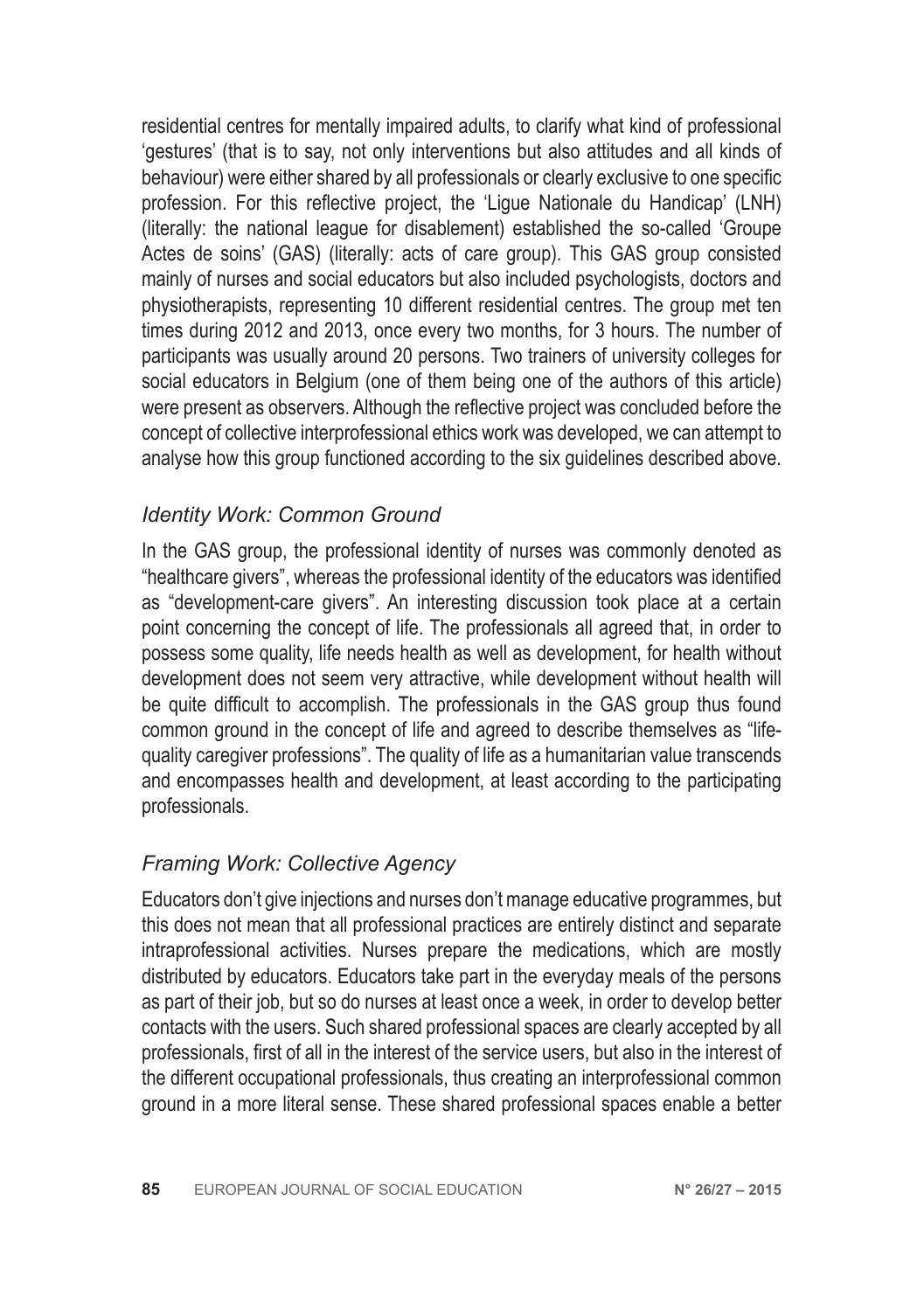understanding of the language of the other profession, improve the exchange of information between the professionals, and create more interprofessional coherence in the execution of the different tasks. The exchange in the GAS group thus demonstrates how positively and constructively shared professional spaces in interprofessional collaboration enhance the sense of collective agency.

#### *Reason Work: Deliberation*

Nurses are, more or less, short-term intervention professionals, providing specific paramedical care and treatments in specific situations like illnesses and minor accidents, whereas educators are more focused on the long term: being present in all aspects of everyday life like nurturing, dressing, sleeping, bodily care, leisure activities, and establishing and maintaining personal relations. However, the practitioners of these two professions take the time to visit the practice of the other and use the occasion to share and discuss information; for instance, an educator may accompany a user to the infirmary and a nurse occasionally joins the service users at breakfast. Such visits offer a good opportunity to have an interprofessional conversation, and also for the two professionals to jointly converse with the service users. These occasions appear to be important opportunities for all professionals to better understand who they are working with, what they are talking about and finally to make better decisions on how to work with the users, in the best interest of the different parties. Thus, shared professional activities seem to improve the collective interprofessional reason work.

#### *Emotion Work: Sharing*

As part of their work, professionals need to deal with the emotions of the service users. Concerning the illness of a user, for example, the nurse (jointly with the service user's physician) is responsible for the medical file and for the transmission of important medical information to the person concerned. A nurse may then need to deal with the immediate emotional reactions to a good or a bad medical diagnosis. Subsequently and possibly for the rest of the week, the educator has to manage the daily questions and emotions resulting from this information, and the everyday emotions and feelings of the person in general. We see that nurses and educators take opportunities to exchange information, not only on how the users deal with their emotions but also on how they themselves deal with their own emotions, for instance as related to transference and countertransference. This collective interprofessional emotion work is sometimes combined with collective interprofessional reason work, for instance concerning the question of professionally shared secrets in the case of private information about service users.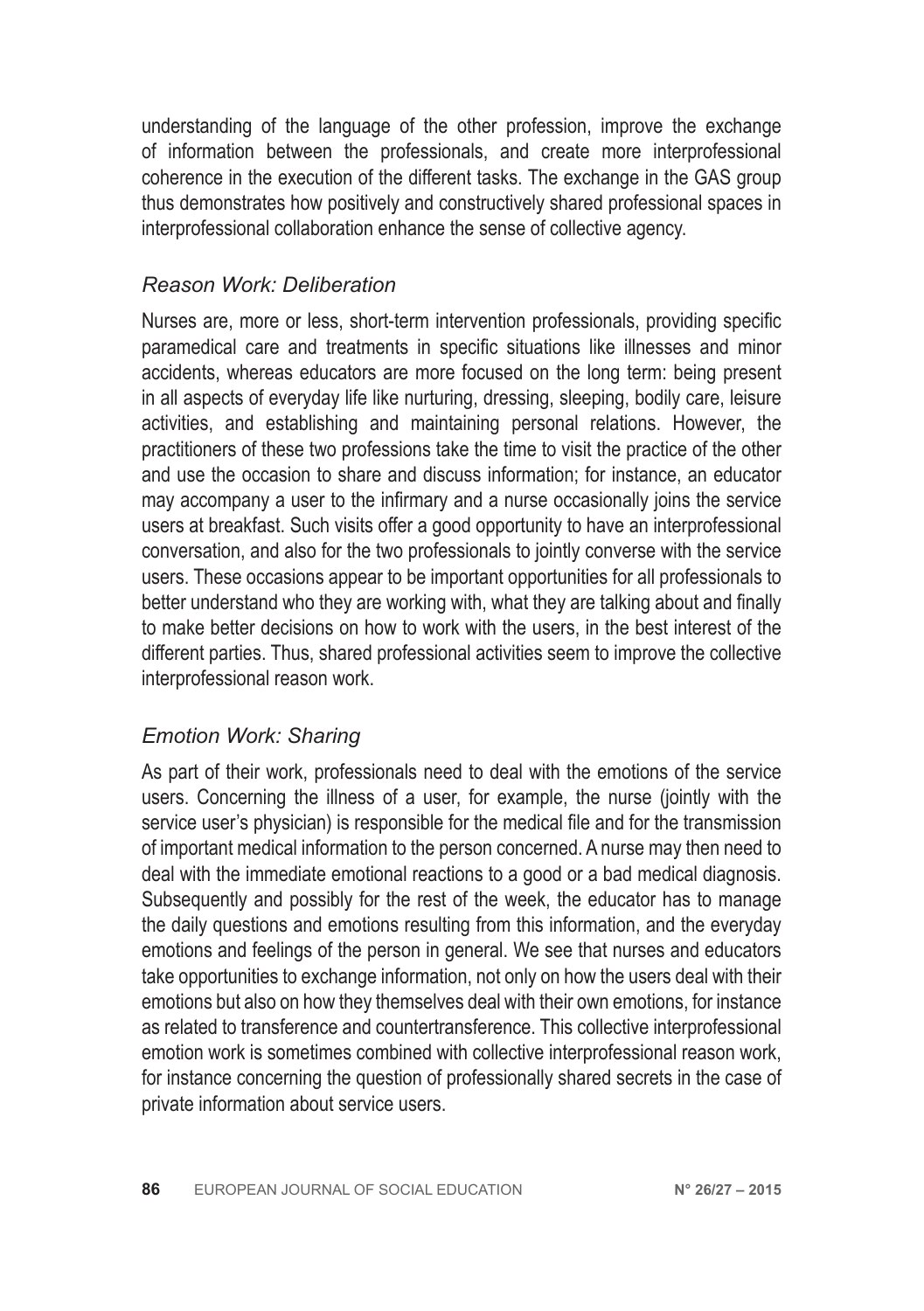#### *Role Work: Script*

GAS group participants, particularly those based in residential care centres, recommended that all professional roles should be made clearer. At the same time, however, these roles should not be regarded as mutually independent and juxtaposed; the roles of all the professionals should explicitly be related to each other. The role work, in other words, should actually be script work. The interprofessional cooperation should be more like a symphony orchestra, in which various musicians with different instruments and different techniques all play music according to the score, while remaining attentive to what both they and other musicians are playing, and how it all fits together to form one piece of music. There is of course one notable difference, namely the absence (generally) of a central conductor, so that these professionals need to synchronise and harmonise their everyday interventions as they go along. And if a wrong note sounds somewhere, these professionals need to determine what happened and to find a solution, in order to restore their harmonious symphony.

#### *Performance Work: Play*

The professional role should not be seen to replace the individual's personality. On the contrary, the role is performed on the basis of the personality, so that the performance will differ accordingly. The personality of the professional thus comes into play, just as the personality of the service user does. How the professional for instance speaks with a service user about his or her illness or disability depends on the personality of the professional and that of the user. The score has to be played, no question about that; but the interpretation is the performance work of the musician and should be adapted to the audience. Furthermore, interprofessional performance to some degree requires collective improvisation. Improvisation, however, always entails the risk of making a mistake. The mistake has to be identified and corrected as soon as possible. This is part of the job, and an amiable communication about mistakes is a key point for the success of interprofessional work where surprises are always possible. Since every person is different and every situation is complex, the GAS group regularly recommended being attentive and open to the uniqueness of every service user and of each situation, acting as a kind of ethical interprofessional warranty.

#### *Findings*

All the dimensions of collective interprofessional ethics work were present and relevant in our example of the GAS group: identity work in the sense of a demarcation of interprofessional common ground, framing work as the basis for collective agency,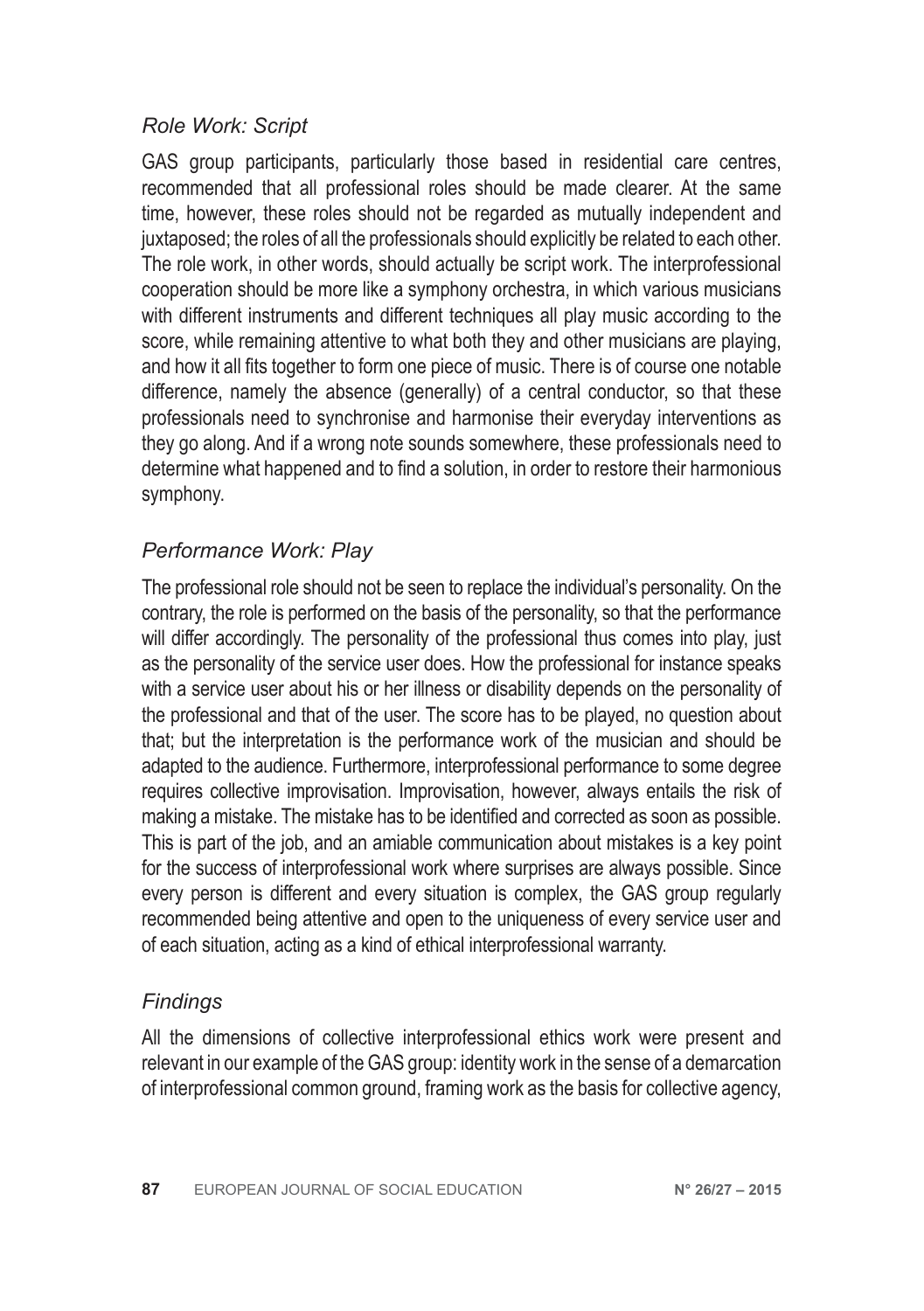reason work giving opportunities for collective deliberation, emotion work allowing a deeper sharing of professional experiences, role work as an opportunity to reflect on working together, and finally performance work as actually working together on the basis of a mixture of routines and improvisations. In the GAS group, this process turned out to be a valuable opportunity for members of two professions to analyse the different aspects of their collaboration, an opportunity for which everyday work usually seems to allow too little time. It was an opportunity to express how they see themselves and the others as professionals; an opportunity to propose new ways of enhancing the awareness and efficacy of their everyday interaction; and an opportunity, indeed, for collective interprofessional ethics work.

Furthermore, the GAS project provided some good practices on how to include service users in the ethical debate. We already described the spaces shared by the professionals and the service users. Also, a representative of the service users was invited to several meetings to describe the point of view of the users. Meetings were held in different residential centres. During each visit there was an opportunity to meet some users and professionals of the different departments of the centre, followed by a communal meal. This helped to be attentive to the reality of the professionals and the service users on the spot, to have more in-depth conversations not only in the GAS group but also with other professionals as well as with service users, and thus to truly hear their voices and consider these in the discussions.

# **Conclusion and Discussion**

In this article we have argued that Banks's (2012) concept of ethics work, which is essentially about the ethical aspects of individual and intraprofessional professionalisation, can be translated into a set of ethical guidelines for interprofessional cooperation. The example of the GAS project illustrates, on the one hand, that this set is relevant for evaluating the ethical conditions and the ethical quality of interprofessional cooperation, and that these guidelines can at least to some extent be met in practice, on the other. Of course we have to take into account that the GAS project presented an ideal situation in several aspects; for example, it offered the participants quite some time to define problems and to discuss and reflect on possible solutions. Nevertheless we are convinced that this project offers an inspiring example of interprofessional practices and a good first test for our model for collective interprofessional ethics work. We are aware that further enquiry is needed to validate and improve this model, but we are also convinced that experiments in professional practice and professional education based on this model will improve the ethical conditions for and the ethical quality of interprofessional cooperation.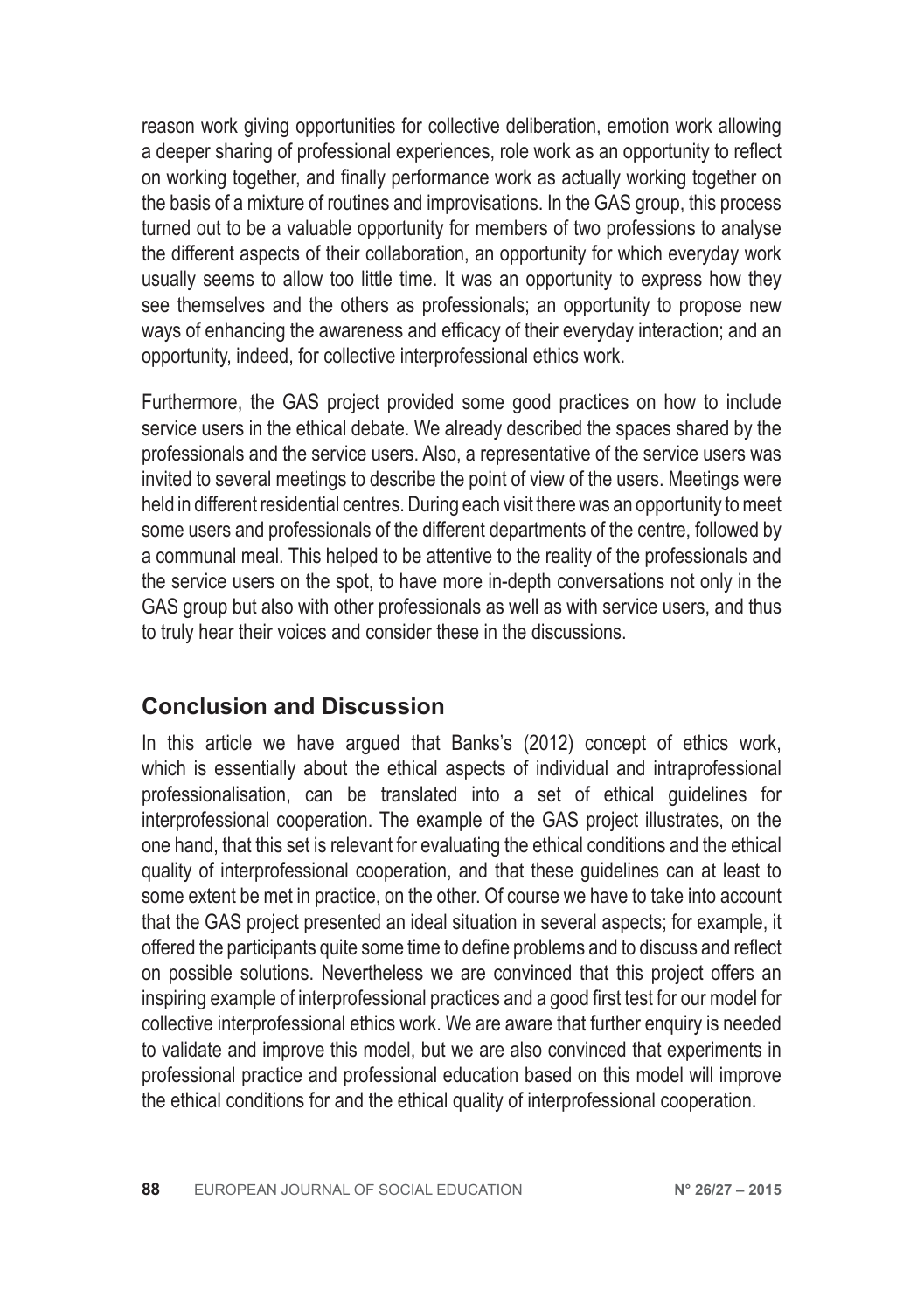We are aware that interprofessional hierarchy and differences in power and status can be quite a challenge for interprofessional sharing, especially if a mutual recognition of the added value of each profession is lacking. However, our observation is also that interprofessional ethical communication as such almost inevitably leads to positive changes in this respect. Through such exchanges, participants develop a sense of the added value of each profession in the cooperation. This attentive and sharing attitude seems to become more powerful the more teams practice such exchanges on a regular basis. Exchanges on the basis of the six guidelines lead to the development of an ethical culture in interprofessional teams. Professionals can therefore be motivated to participate in such exchanges by claiming that the interprofessional cooperation will improve through a greater understanding of the work of the other professions.

We believe that the place of service users in interprofessional ethical communication is basically also about hierarchy, power and status. This is probably one of the most delicate ethical challenges of this experience. Can we be certain that the close collaboration developed in teams through interprofessional reflection accords with the real interests of the users? Do service users really have a say in the whole of the debate or are their interests merely formulated by the professionals in the language of the professionals? The GAS project provided some good practices, but more improvements can and should be made. Interviews or group discussions with service users about their interaction with professionals and their suggestions on how to improve interprofessional cooperation could prove very useful, for example. Giving voice to the service users is probably the most profound challenge for the improvement of collective interprofessional ethics work. Interprofessional cooperation should from an ethical point of view also be a matter of transprofessional cooperation, that is, a cooperation of interprofessional teams together with service users and their networks.

# **References**

Abbott, A. (1988). The System of Professions: An Essay on the Division of Expert Labor, Chicago/London: University of Chicago Press.

Banks, S. (2010). Interprofessional Ethics: A Developing Field? Ethics and Social Welfare, 4 (3), pp.280-294.

Banks, S. (2012). Negotiating personal engagement and professional accountability: professional wisdom and ethics work. European Journal of Social Work, 2012, pp.1-18.